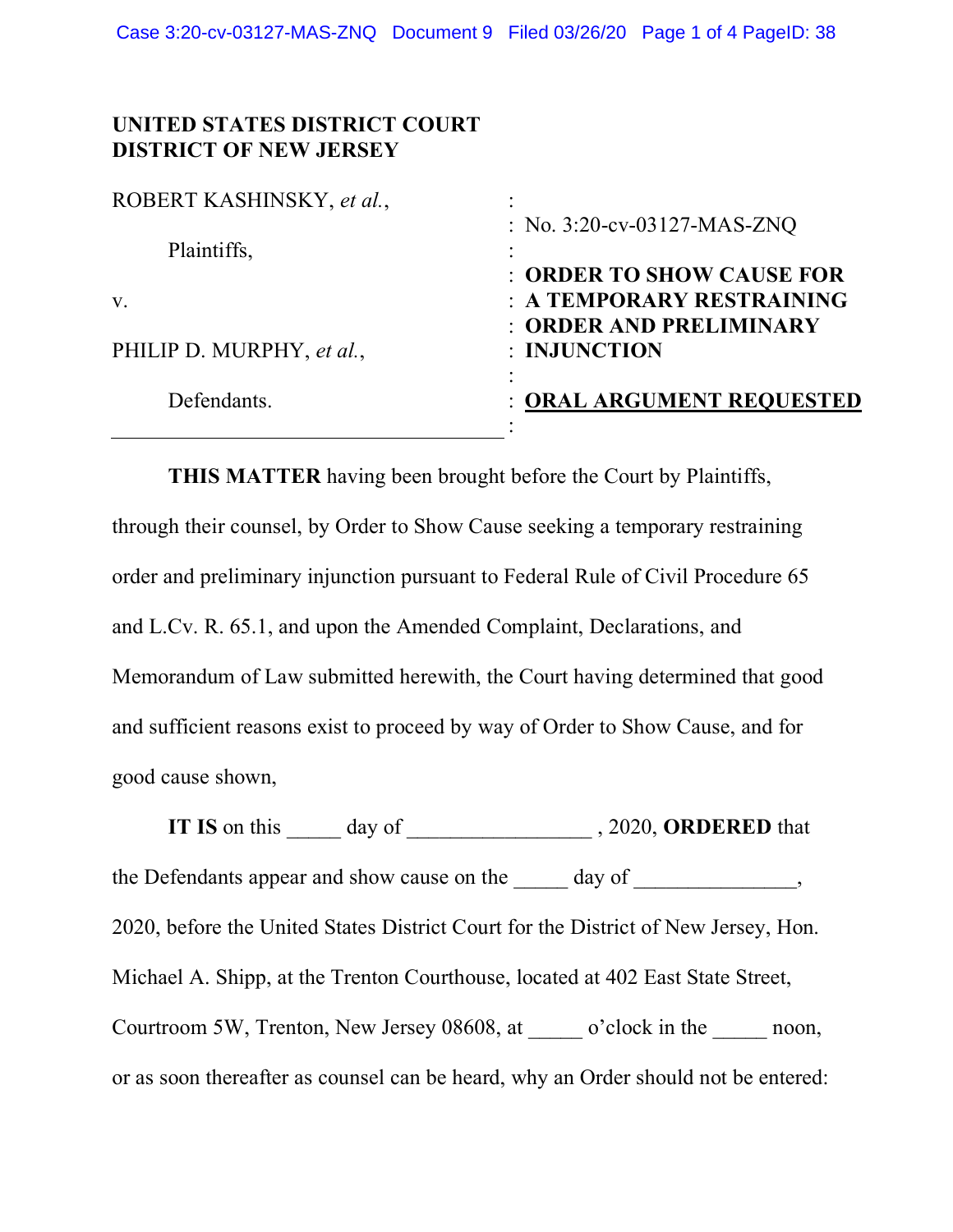1. ordering the New Jersey State Police NICS Unit to resume processing background checks and to direct the vendor of the NICS Online Application (NICUSA) to turn on the NICS Online Services for submitting NICS transactions by restoring the "Request Form" button; and

2. enjoining and restraining Governor Murphy's Executive Order 107 from being applied, and enforced against, licensed firearms retailers, **provided**, the licensed firearms retailers shall be open to the public for the purpose of transferring firearms, and **provided further**, the licensed firearms retailers shall abide by the guidance set forth in Executive Order 107 to include: reasonable efforts to keep customers six feet apart, frequent use of sanitizing products on common surfaces, and any other directives applicable to "essential" retail businesses in the future.

## And it is further **ORDERED** that:

1. Pending further hearing on this Order to Show Cause, Defendant Patrick J. Callahan shall resume processing firearms background checks and shall turn on the NICS Online Services for submitting NICS transactions by restoring the "Request Form" button; and

2. Governor Murphy, his officers, agents, servants, employees, and all persons in concert or participation with him, or who have notice of this Order, are temporarily enjoined and restrained from enforcement of Executive Order 107 against licensed firearms retailers, **provided**, the licensed firearms retailers shall be

-2-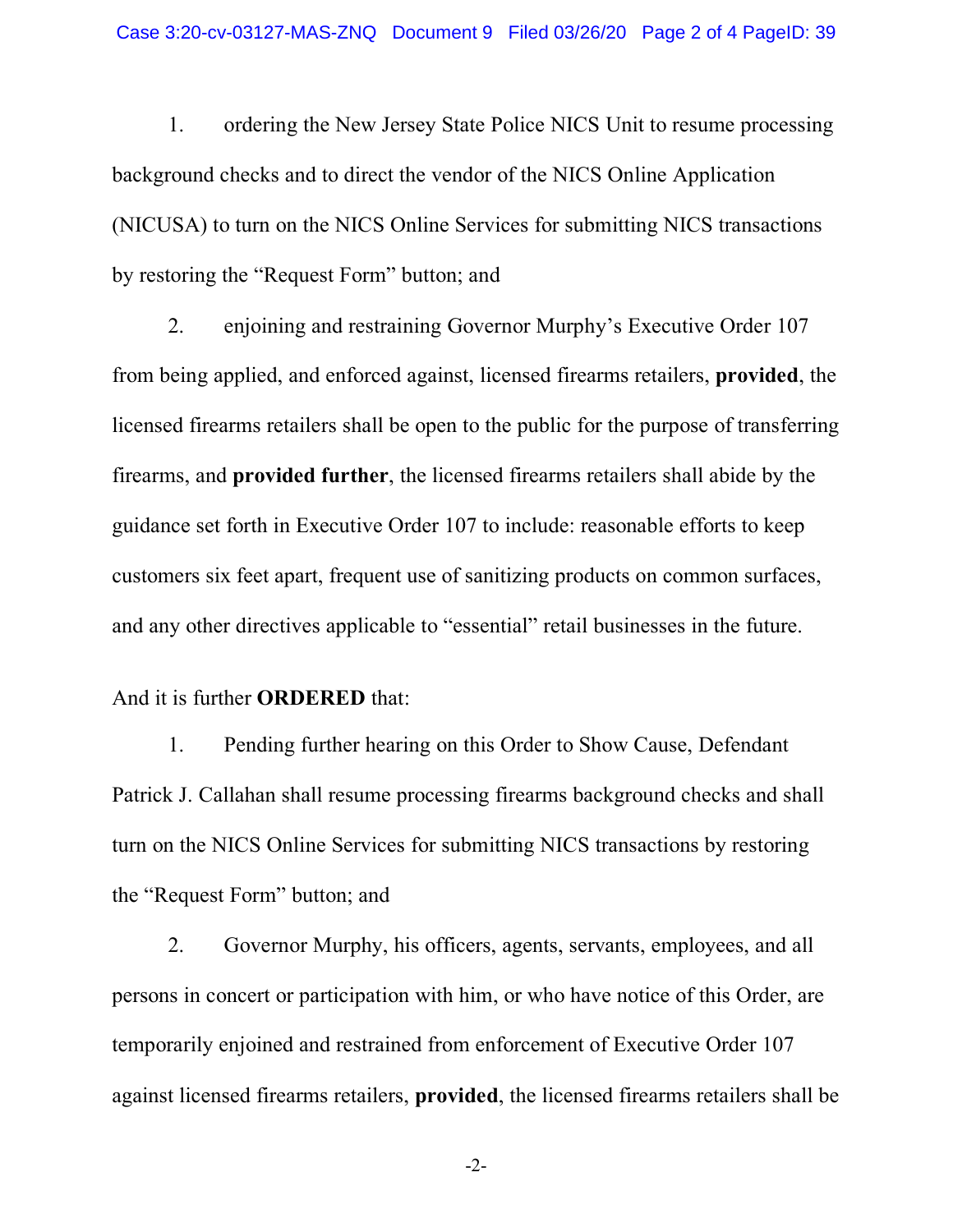open to the public for the purpose of transferring firearms, and **provided further**, the licensed firearms retailers shall abide by the guidance set forth in Executive Order 107 to include: reasonable efforts to keep customers six feet apart, frequent use of sanitizing products on common surfaces, and any other directives applicable to "essential" retail businesses in the future.

3. A copy of this Order to Show Cause, Memorandum of Law, supporting Declarations, as well as the Amended Complaint, together with a summons, shall be served upon the Defendants by designated e-mail addresses provided by the Office of the New Jersey Attorney General within \_\_\_\_\_ days of the date hereof, as alternative service in light of the need to prevent further spread of the COVID-19 pandemic.

4. Defendants shall file and serve written response(s) to this Order to Show Cause and the supporting Memorandum of Law by the day of \_\_\_\_\_\_\_\_\_\_\_\_\_\_\_\_\_\_\_\_, 2020. The Defendants will not send courtesy copies, again in light of the need to prevent further spread of the COVID-19 pandemic.

5. The Plaintiff may file and serve any written reply to one or both Defendants' opposition by the \_\_\_\_ day of \_\_\_\_\_\_\_\_\_\_\_\_\_\_\_\_\_\_, 2020, again with no courtesy copies.

-3-